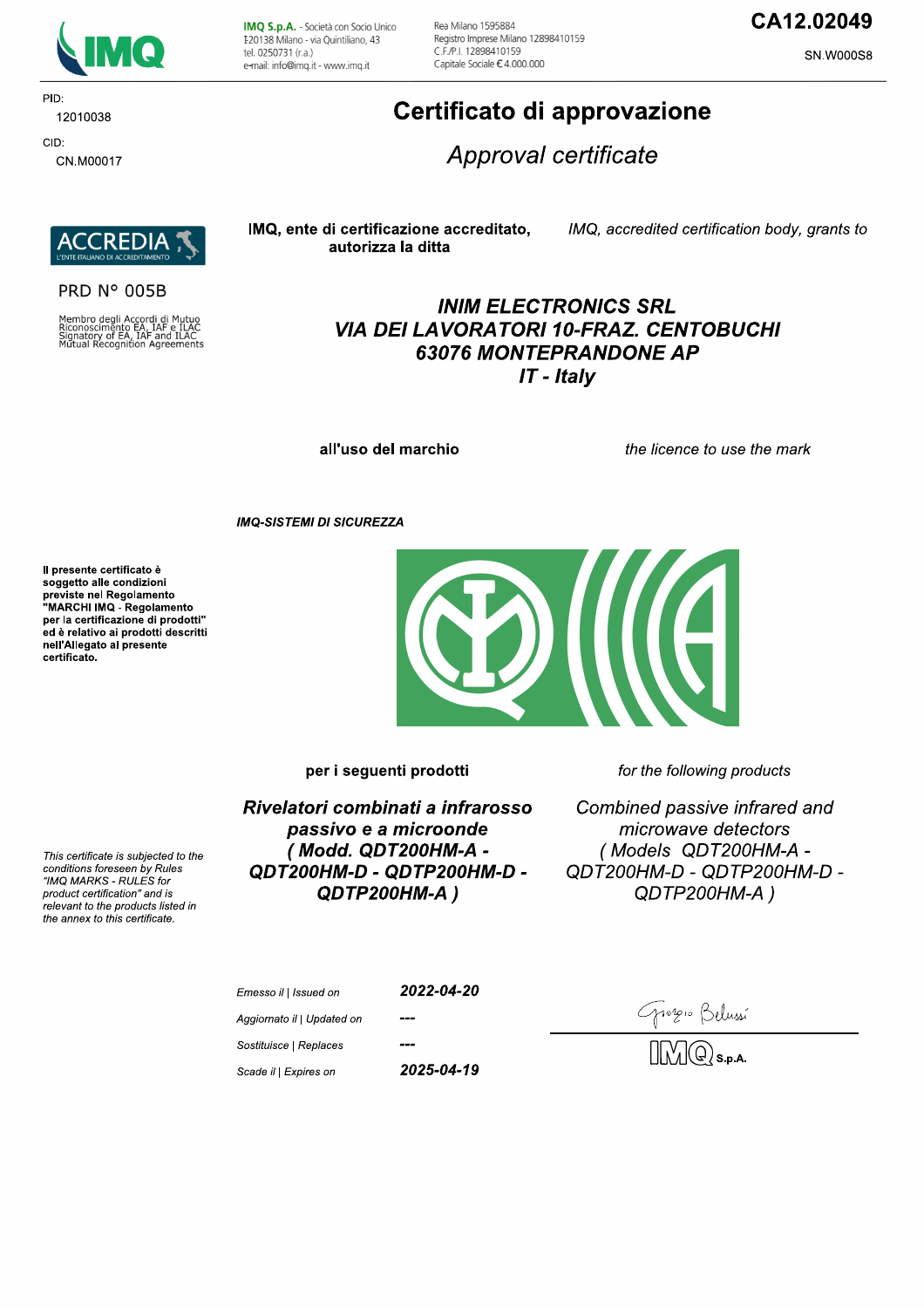

IMQ S.p.A. - Società con Socio Unico I 20138 Milano - via Quintiliano, 43 tel. 0250731 (r.a.) e-mail: info@img.it - www.img.it

Rea Milano 1595884 Registro Imprese Milano 12898410159 C F /P | 12898410159 Capitale Sociale €4.000.000

# CA12.02049

SN.W000S8

Allegato - Certificato di approvazione **Annex - Approval certificate** 

| 2022-04-20 | Emesso il   Issued on      |
|------------|----------------------------|
|            | Aggiornato il   Updated on |
|            | Sostituisce   Replaces     |
| 2025-04-19 | Scade il / Expires on      |

**Prodotto | Product** 

# Rivelatori combinati a infrarosso passivo e a microonde **Combined passive infrared and microwave detectors**

| <b>Concessionario   Licence Holder</b>                                                                                                       | <b>Marchio   Mark</b> |  |
|----------------------------------------------------------------------------------------------------------------------------------------------|-----------------------|--|
| <b>INIM ELECTRONICS SRL</b><br><b>VIA DEI LAVORATORI 10-FRAZ. CENTOBUCHI</b><br><b>63076 MONTEPRANDONE AP</b><br>$\mathbf{r}$ , $\mathbf{r}$ | $\odot$               |  |

| <b>ELECTRONICS SRL</b><br><b><i>MONTEPRANDONE AP</i></b><br>IT - Italv | ATORI 10-FRAZ. CENTOBUCHI                          |                                                                                     | IMQ-SISTEMI DI<br><b>SICUREZZA</b> |
|------------------------------------------------------------------------|----------------------------------------------------|-------------------------------------------------------------------------------------|------------------------------------|
| <b>Costruito a   Manufactured at</b>                                   |                                                    |                                                                                     |                                    |
| 63076                                                                  | <b>MONTEPRANDONE</b>                               | AP                                                                                  | Italv                              |
|                                                                        | ve essere conservata presso i luoghi di produzione | Copy of this certificate must be available at the manufacturing places listed above |                                    |

Copia del presente certificato deve essere conservata presso i luoghi di produzione sopra elencati

Norme / Specifiche tecniche

Prodotto/i conforme/i alle Norme/Specifiche tecniche:

EN 50131-2-4:2020 EN 50130-4:2011 + A1:2014 EN 50130-5:2011 EN 50131-1:2006+ A1:2009 + A2:2017 + A3:2020 EN 50131-5-3:2017 EN 61000-6-3:2007 + A1:2011

### **Standards / Technical specifications**

Product/s complying to Standards/Technical specifications:

EN 50131-2-4:2020 EN 50130-4:2011 + A1:2014 EN 50130-5:2011 EN 50131-1:2006+ A1:2009 + A2:2017 + A3:2020 EN 50131-5-3:2017 EN 61000-6-3:2007 + A1:2011

## **Rapporti | Test Reports**

SS20-0055654-02

PLM0002T

C05877577

### **Caratteristiche tecniche | Technical characteristics**

| Tensione nominale alimentazione   Rated supply voltage               | 10.6 V                                                     |
|----------------------------------------------------------------------|------------------------------------------------------------|
| Corrente massima assorbita   Rated current 20 mA                     |                                                            |
| Portata massima   Maximum range                                      | 15 m                                                       |
| Frequenza di lavoro (microonde)   Operating frequency<br>(microwave) | Vedere ulteriori informazioni / See additional information |
| Sensore piroelettrico (infrarossi)   Pyro sensor (infrared)          | <b>NICERA SFG323-611</b>                                   |
| Grado di sicurezza   Security grade                                  | Grade 2                                                    |
| Classe ambientale   Environmental class                              | <b>Class II</b>                                            |
|                                                                      |                                                            |

### Articoli (con dettagli) | Articles (with details)

AR.W004FI Marca | Trade mark INIM Modello | Model QDT200HM-A Collegamento circuiti ad infrarossi e microonde | AND Connection of infrared and microwave circuits

AR.W004FH

Marca | Trade mark INIM Modello | Model QDTP200HM-A Collegamento circuiti ad infrarossi e microonde | AND Connection of infrared and microwave circuits